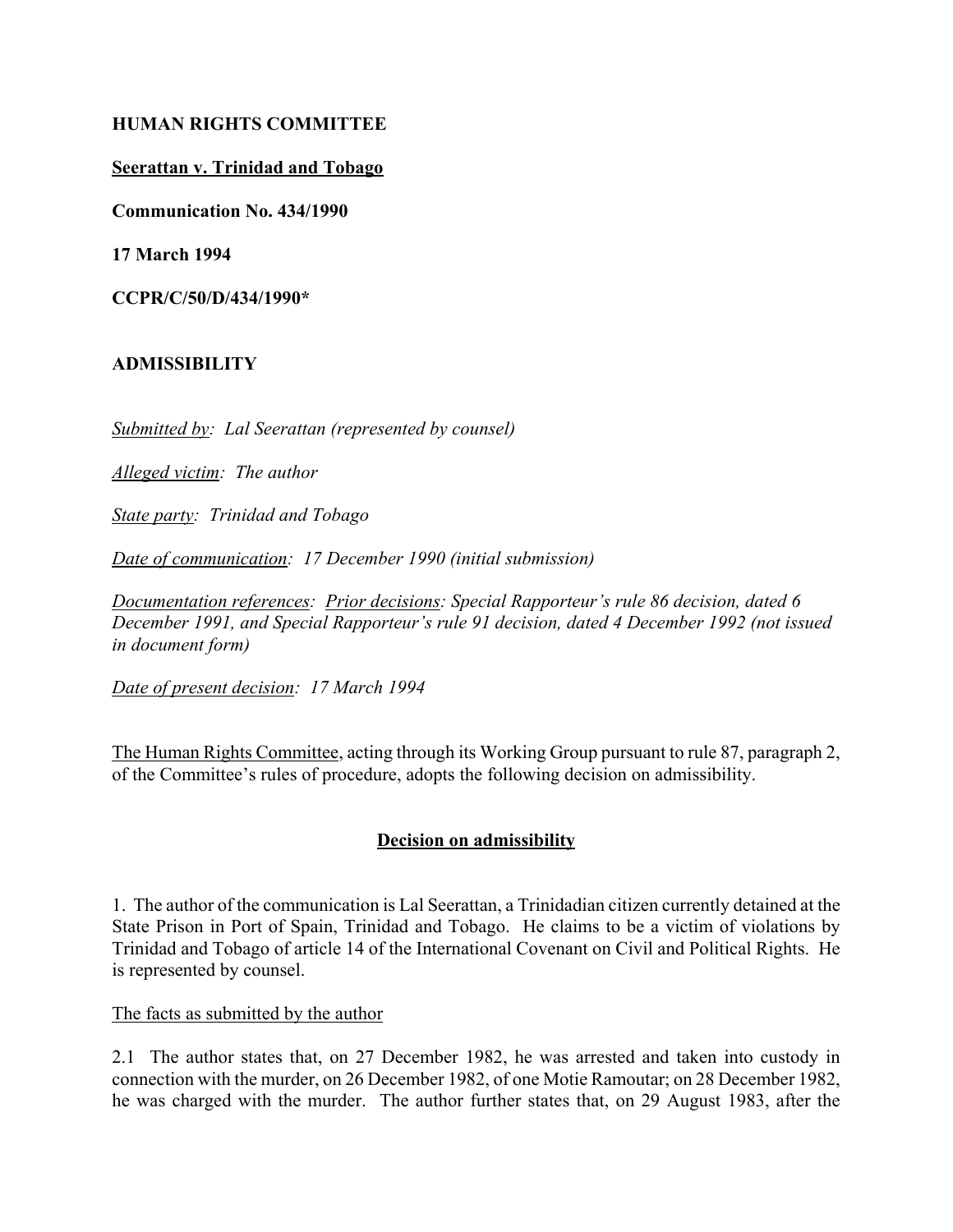preliminary hearing which lasted eight months, the murder charge was reduced to manslaughter by the Examining Magistrate, and that he was released on bail. On 18 September 1984, he was rearrested on a murder charge. 1/ He was tried in the High Court of Port of Spain between 9 and 11 March 1986, was found guilty as charged and sentenced to death.

2.2 The prosecution relied mainly on evidence given by the son and the wife of the deceased. The deceased's son testified that when he and his parents returned home at about 7 p.m. on 26 December 1982, his father's employee, one B., was standing in front of the author's house; he was apparently drunk and shouting threats at the author and his family. When his father sought to pacify Mr. B., the author's wife came out and told his father that he was responsible for B.'s misbehaviour. The deceased's son further testified that he then saw the author running out of the house, holding a harpoon-like piece of iron, and chasing his father, whose escape was blocked by a fence. The author stabbed his father several times and then ran away. His evidence was in essence corroborated by his

2.3 The pathologist testified that the injuries of which the deceased died could have been inflicted with the weapon that had been described by the eye-witnesses.

2.4 The author gave sworn testimony and indicated that he was relying on a cautioned statement which he had given to the police on 27 December 1982. In that statement the author had said that B. and one J. (who had also been present at the locus in quo) had thrown stones at his house, that B. had threatened him, and that he had asked the deceased to take B. home. The deceased had then tried to pacify B.. When B. and the deceased had started to fight, he and his family had left and had spent the night at the house of one S. P.. He further testified that relations between himself and the deceased and his family had always been cordial.

2.5 The author's wife, who testified on his behalf, gave a different version of the incident. She stated that B. and the deceased had insulted her, and that the deceased and his family had thrown stones, after which she and her husband had left. She denied that her husband had been out in the street that night, as she had said in her earlier statement to the police. In light of her evidence, the judge also put the issue to provocation to the jury. Another witness appeared on the author's behalf, but his testimony was of no particular significance to the case, as he had only heard the noise outside and could not say who were the persons involved.

2.6 The Court of Appeal of Trinidad and Tobago dismissed the author's appeal on 9 March 1987. His petition for special leave to appeal to the Judicial Committee of the Privy Council was dismissed on 26 May 1988. On 3 December 1992, a warrant for the execution of the author on 8 December 1992 was issued. On 7 December 1992, attorneys in Trinidad and Tobago filed a constitutional motion on behalf of the author, mainly on the ground that executing the author after such prolonged delay would violate his constitutional rights. The author was given a stay of execution pending the outcome of a constitutional motion in another case which concerned the same issue.

2.7 On 4 January 1994, the author was informed that his death sentence had been commuted to life imprisonment by order of the President of Trinidad and Tobago, as a result of the findings of the Judicial Committee of the Privy Council in the case of Earl Pratt and Ivan Morgan v. the Attorney-General of Jamaica. 2/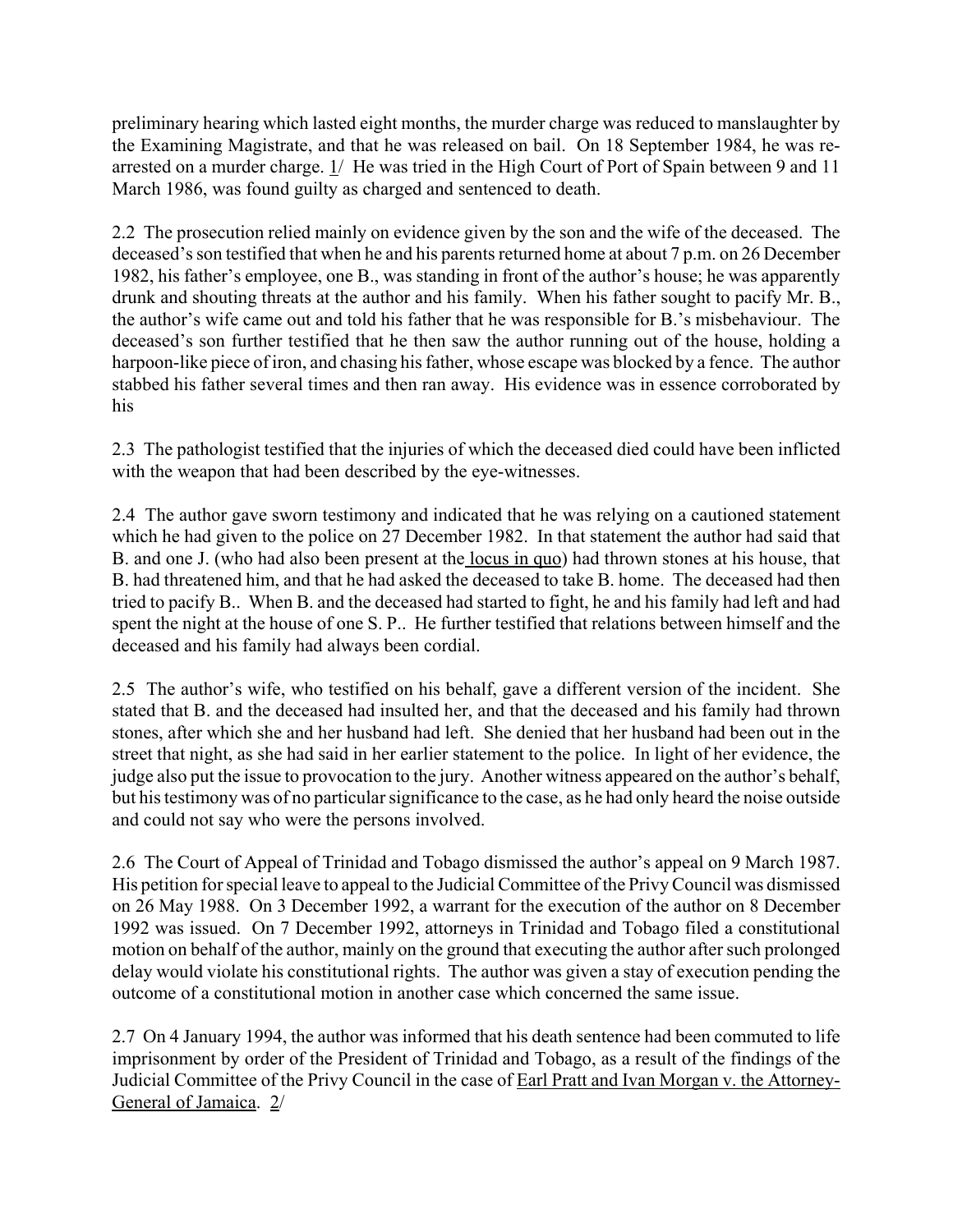# The complaint

3.1 The author claims that his attorney did not represent him adequately and that, as a result, his trial was unfair. 3/ He states that he had wanted to admit the crime and defend himself by invoking legitimate self-defence on account of three full years of provocation that preceded the crime in which the deceased and his family had, among other things, beaten his daughter. He points out that, by pleading guilty to manslaughter at the preliminary hearing, he had already admitted the crime but that at the trial his attorney "took him off the scene" by basing the defence on alibi. He complains that his attorney never challenged the absence of forensic evidence before the High Court, that he did not verify what his wife had previously said to the police, and that he did not raise any objections against the absence of the photographer (who had taken pictures of the locus in quo). 4/ The author further complains that his attorney simply abandoned the appeal, as he did not argue any grounds of appeal on his behalf. 5/ In this context, the author adds that despite this, "he (the attorney) still had the guts to tell the chief Justice that I am already in prison and if he (the chief Justice) could give me a five years prison term because my case was really one of provocation."

3.2 Counsel, in his reply dated 25 September 1991 to a request for clarifications from the Committee's Special Rapporteur for New Communications, submits that there are several factors in the author's case which give reason to believe that he did not receive a fair trial. With regard to the absence of scientific evidence at the trial, counsel concedes that it is open for the defence to comment on the absence of such evidence in order to undermine the prosecution case, but that the defence would normally not demand that it be produced. The absence of scientific or other evidence was however of particular importance in the author's case, since the prosecution's case rested entirely upon the identification of the author by the deceased's son and wife in conditions of partial darkness and when one of those witnesses (namely the wife of the deceased) had poor eyesight and was not wearing her glasses. Furthermore, given the witnesses' close relationship to the deceased and the history of bad relations between the two families, there was ample reason to question the reliability of the witnesses. Counsel further submits that in these circumstances the judge ought to have warned the jury to be cautious. Instead, the judge said: "I do not think [...] that you would have any difficulty in the identification of the people involved." According to counsel, this amounted to a misdirection which resulted in an unfair trial. In this context, reference is made to the petition for special leave to appeal to the Judicial Committee of the Privy Council, which was based on the issue of identification.

3.3 Counsel further points out that crucial witnesses in the case, like B., J. and S.P., were not called to court to testify, and that there was a delay of more than three years between the author's arrest and the trial. He submits that such a delay is particularly undesirable in cases in which identification by witnesses is the main issue. The above is said to amount to violations of article 14 of the Covenant.

## The State party's information and observations

4. By submission of 10 September 1993, the State party confirms that the author has exhausted all domestic remedies in his criminal case.

## Issues and proceedings before the Committee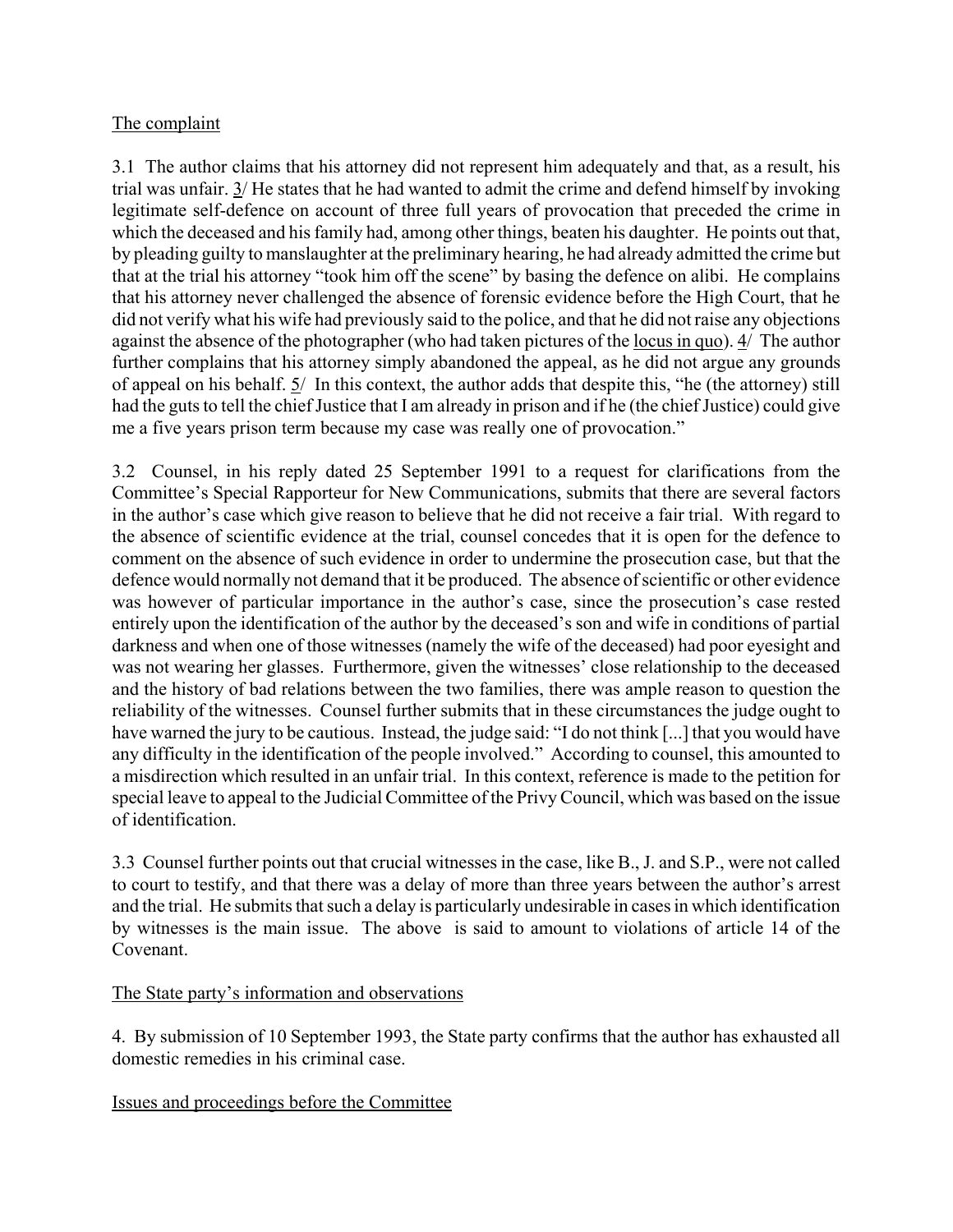5.1 Before considering any claim contained in a communication, the Human Rights Committee must, in accordance with rule 87 of its rules of procedure, decide whether or not it is admissible under the Optional Protocol to the Covenant.

5.2 The Committee notes that the State party does not object to the admissibility of the communication. Nevertheless, it is the Committee's duty to ascertain whether all the admissibility criteria laid down in the Optional Protocol have been met.

5.3 The Committee notes that part of the author's allegations relates to the evaluation of evidence and to the instructions given by the judge to the jury. The Committee reiterates that it is in principle for the appellate courts of States parties to the Covenant, and not for the Committee, to evaluate facts and evidence in a particular case. Similarly, it is not for the Committee to review specific instructions to the jury by the judge, unless it can be ascertained that the instructions to the jury were clearly arbitrary or amounted to a denial of justice, or that the judge manifestly violated his obligation of impartiality. The material before the Committee does not show that the trial judge's instructions or the conduct of the trial suffered from such defects. This part of the communication is therefore inadmissible under article 3 of the Optional Protocol.

5.4 On the basis of the material before the Committee, there is nothing to support the author's contention that he was not adequately represented during the trial and on appeal. In particular, the Committee notes that, during the trial, the author himself chose to rely on the statement he had given to the police, and in which he himself, on 27 December 1982, raised an alibi defence. Furthermore, the Committee notes that the author himself testified in court that "the relationship with the Ramoutar family was a friendly one", and that as far as he knew there was no friction between his and the deceased's family. In the circumstances, the author cannot blame the attorney for not having based the defence on provocation. In this respect, therefore, the author has no claim within the meaning of article 2 of the Optional protocol.

5.5 The Committee further considers that counsel failed to substantiate, for purposes of admissibility, that the author's trial was unfair because crucial witnesses in the case were not called to testify in court. This part of the communication is therefore also inadmissible under article 2 of the Optional Protocol.

5.6 The Committee notes that the author was initially arrested on 27 December 1982, released on bail on 29 August 1983, re-arrested on 18 September 1984 and convicted on 11 March 1986. Given the particular circumstances related to the pursuit of judicial proceedings against Mr. Seerattan, the Committee considers that an issue might arise under article 14, paragraph 3 (c), of the Covenant; this should be considered on the merits.

6. The Human Rights Committee therefore decides:

(a) that the communication is admissible in as much as it appears to raise issues under article 14, paragraph 3 (c), of the Covenant.

(b) that, in accordance with article 4, paragraph 2, of the Optional Protocol, the State party shall be requested to submit to the Committee, within six months of the date of transmittal to it of this